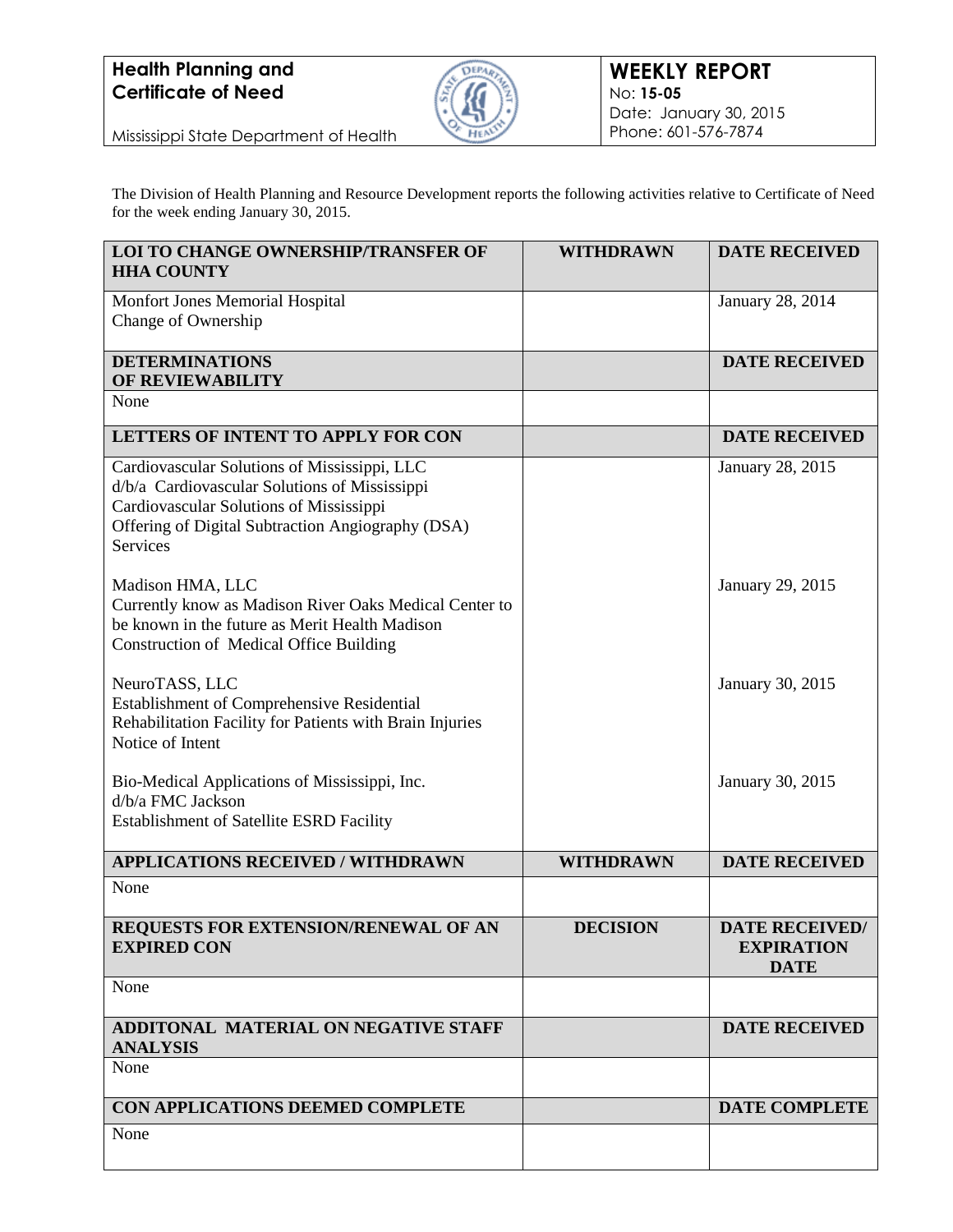

#### **WEEKLY REPORT** No: **15-05** Date: January 30, 2015 Phone: 601-576-7874

| <b>FINAL ORDERS ISSUED</b>                                                                                                                                                                                                                        | <b>DECISION</b> | <b>EFFECTIVE DATE</b>            |
|---------------------------------------------------------------------------------------------------------------------------------------------------------------------------------------------------------------------------------------------------|-----------------|----------------------------------|
| None                                                                                                                                                                                                                                              |                 |                                  |
| <b>SIX-MONTH EXTENSION REQUESTS</b>                                                                                                                                                                                                               | <b>DECISION</b> | <b>EXPIRATION</b><br><b>DATE</b> |
| Baptist Memorial Hospital-North Mississippi, Oxford<br>SME on HG-CRF-0612-015; R-0860<br>Construction/Relocation and Replacement of 217-Bed<br>Hospital/Services                                                                                  | <b>Granted</b>  | May 29, 2015                     |
| Fresenius Medical Care - North America, Inc.<br>d/b/a RCG-West Point<br>SME on ESRD-NIS-0612-014; R-CO-0842<br><b>Establishment of Satellite ESRD Facility</b>                                                                                    | <b>Granted</b>  | May 29, 2015                     |
| Memorial Hospital at Gulfport<br>SME on HG-RC-0902-064; R-0594<br>West Building Renovation and Expansion                                                                                                                                          | <b>Granted</b>  | June 19, 2015                    |
| Vicksburg Healthcare LLC<br>d/b/a River Region Health System<br>SME on HG-MOB-0913-012; R-0871<br>Construction of River Region Medical Office Building                                                                                            | <b>Granted</b>  | June 19, 2015                    |
| Bedford Care Center - Warren Hall, LLC, Hattiesburg<br>d/b/a Bedford Care Center - Picayune<br>SME on NH-RLS-0304-003; R-0643<br>Replacement/Relocation of a 120-Bed Nursing Home<br>Facility                                                     | <b>Granted</b>  | June 24, 2015                    |
| Renal Care Group, Tupelo, LLC<br>d/b/a RCG of Central New Albany<br>SME on ESRD-NIS-0312-005; R-0854<br>Establishment of Satellite ESRD Facility                                                                                                  | <b>Granted</b>  | June 29, 2015                    |
| Clarksdale HMA, LLC<br>d/b/a Northwest Mississippi Regional Medical Center,<br>Clarksdale<br>SME on HG-RC-0312-007; R-0853<br>Renovation/Expansion of Radiology Department                                                                        | <b>Granted</b>  | June 29, 2015                    |
| Clarksdale HMA, LLC<br>d/b/a Northwest Mississippi Regional Medical Center,<br>Clarksdale<br>SME on HG-RC-0312-006; R-0852<br>Acquisition or Otherwise Control of MRI Equipment and<br>Conversion of Mobile MRI Services to Fixed MRI<br>Services | <b>Granted</b>  | June 29, 2015                    |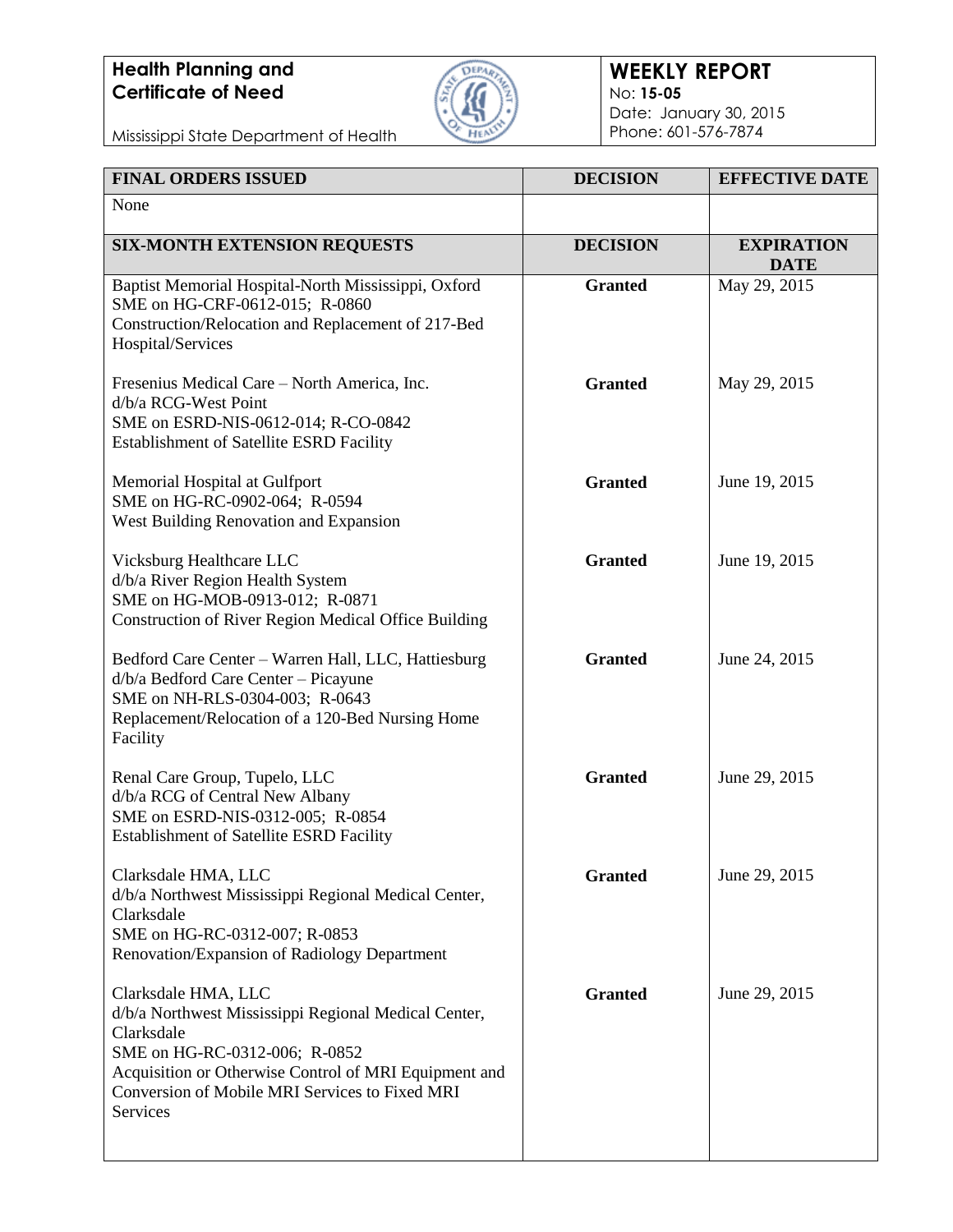

#### **WEEKLY REPORT** No: **15-05** Date: January 30, 2015 Phone: 601-576-7874

| Ocean Springs Hospital                                  | <b>Granted</b>     | June 30, 2015                   |
|---------------------------------------------------------|--------------------|---------------------------------|
| SME on HG-A-0311-005; R-0751-A                          |                    |                                 |
| <b>Construction of Observation Units and Outpatient</b> |                    |                                 |
| Services Improvements                                   |                    |                                 |
|                                                         |                    |                                 |
| South Sunflower County Hospital                         | <b>Granted</b>     | July 27, 2015                   |
| SME on HG-SB-0312-008; R-0857                           |                    |                                 |
| Renovation and Swing Bed Project                        |                    |                                 |
|                                                         |                    |                                 |
| Singing River Hospital, Pascagoula                      | <b>Granted</b>     | July 27, 2015                   |
| SME on HG-A-0312-009; R-0795A                           |                    |                                 |
| Amendment/Cost Overrun to CON No. R-0781 Electrical     |                    |                                 |
| Services Upgrade and CON No. R-0795 Modular Chiller     |                    |                                 |
| Plant and Pipe Bridge Project                           |                    |                                 |
|                                                         |                    |                                 |
| Methodist Healthcare - Olive Branch Hospital            | <b>Granted</b>     | July 29, 2015                   |
| SME on HG-CB-0909-023; R-0817                           |                    |                                 |
| Construction/Establishment of a 100-Bed Acute Care      |                    |                                 |
| Hospital, MRI, Therapeutic Cardiac Catheterization, and |                    |                                 |
| Open Heart Surgery Equipment and Services               |                    |                                 |
|                                                         |                    |                                 |
| <b>HEARINGS DURING THE COURSE OF REVIEW</b>             | <b>REQUESTED</b>   | <b>DATE</b><br><b>SCHEDULED</b> |
| <b>CON Review Number: ASC-NIS-0614-008</b>              |                    |                                 |
| <b>Madison Physician Surgery Center</b>                 |                    |                                 |
| Establishment of a Multi-Specialty Ambulatory Surgery   |                    |                                 |
| Center                                                  |                    |                                 |
|                                                         |                    |                                 |
|                                                         |                    |                                 |
| Capital Expenditure: \$1,869,414.00                     |                    |                                 |
| Location: Madison, Madison County, Mississippi          |                    |                                 |
|                                                         |                    |                                 |
| Requestor(s): Madison Physician Surgery Center          | September 10, 2014 | To Be Scheduled                 |
|                                                         |                    |                                 |
| CON Review: NH-CRF-0512-011                             |                    |                                 |
| Hinds County Nursing & Rehabilitation Center, LLC       |                    |                                 |
| Construction/Relocation and Replacement of 119 Nursing  |                    |                                 |
| Home Beds/Services                                      |                    |                                 |
| Capital Expenditure: \$9,650,798                        |                    |                                 |
| Location: Jackson, Hinds County, Mississippi            |                    |                                 |
|                                                         |                    |                                 |
| Requestor: WCRL, LLC d/b/a Willow Creek Retirement      | October 17, 2012   | To Be Scheduled                 |
| Center                                                  |                    |                                 |
|                                                         |                    |                                 |
| CON Review: HG-RLS-1210-039                             |                    |                                 |
| Patients' Choice Medical Center, Raleigh                |                    |                                 |
| Lease/Relocation of 10 Chemical Dependency Beds &       |                    |                                 |
| Offering of Adult Chemical Dependency Services          |                    |                                 |
| Capital Expenditure: \$58,400                           |                    |                                 |
|                                                         |                    |                                 |
| Requestor: Alliance Health Center, Meridian             | March 16, 2011     | To Be Scheduled                 |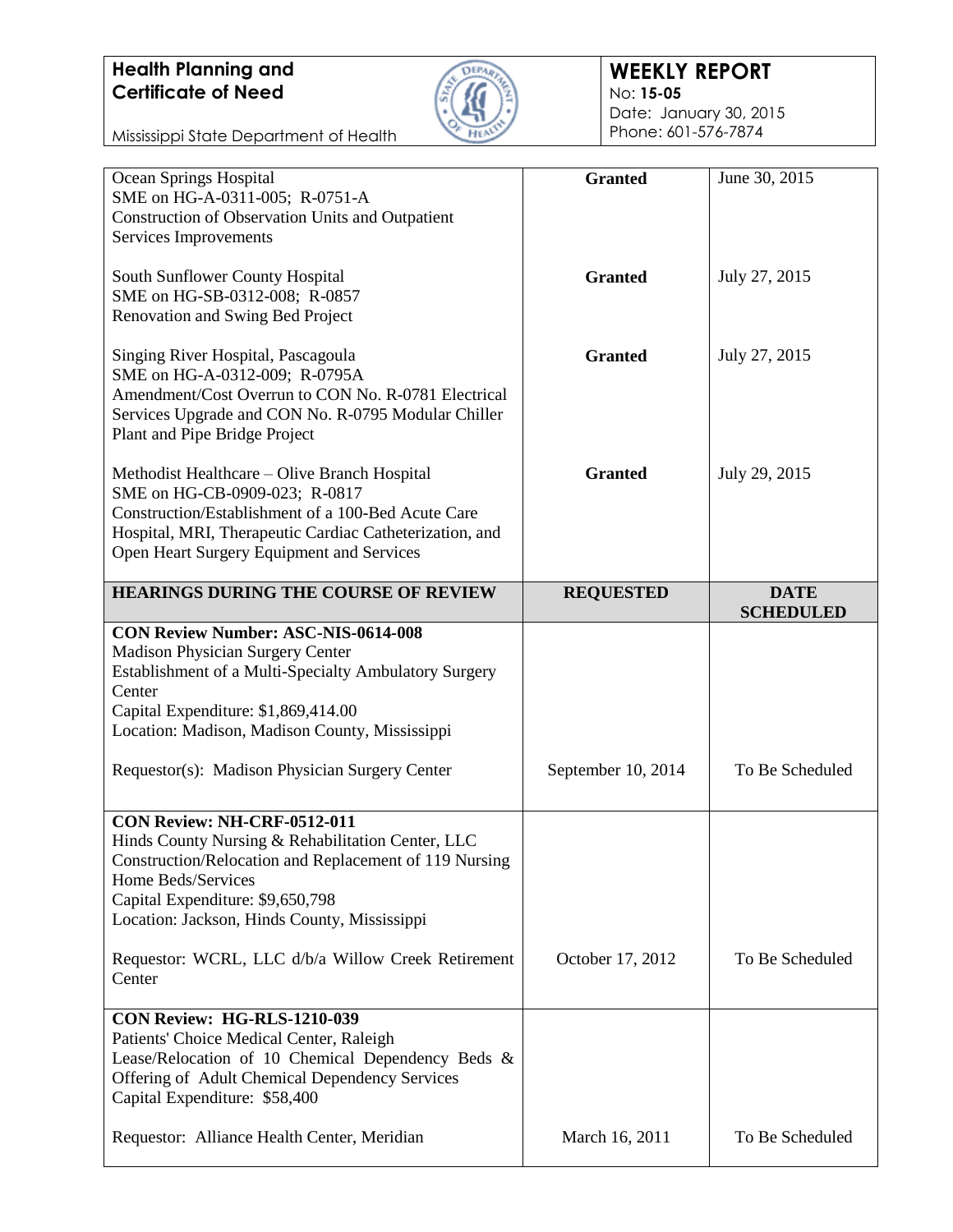

| CON Review: FSF-NIS-0610-025                           |                        |                 |
|--------------------------------------------------------|------------------------|-----------------|
|                                                        |                        |                 |
| Gumtree Imaging, LLC Tupelo                            |                        |                 |
| Acquisition/Establishment and Offering of MRI Services |                        |                 |
| Capital Expenditure: \$1,090,000                       |                        |                 |
|                                                        |                        |                 |
| Requestor: The Imaging Center at Gloster Creek Village | <b>August 26, 2010</b> | To Be Scheduled |
|                                                        |                        |                 |
|                                                        |                        |                 |
| <b>CON Review: ESRD-NIS-0908-031</b>                   |                        |                 |
| Fresenius Medical Care-Calhoun City                    |                        |                 |
| Establish/Const of a 6-Station ESRD Facility in        |                        |                 |
|                                                        |                        |                 |
| <b>Calhoun County</b>                                  |                        |                 |
| Capital Expenditure: \$462,471                         |                        |                 |
|                                                        |                        |                 |
| Requestor: Fresenius Medical Care                      | March 9, 2010          | To Be Scheduled |
|                                                        |                        |                 |
| CON Review: ESRD-NIS-0908-034                          |                        |                 |
|                                                        |                        |                 |
| Fresenius Medical Care-West Point                      |                        |                 |
| Establish/Const of a 10-Station ESRD Facility in       |                        |                 |
| Clay County                                            |                        |                 |
| Capital Expenditure: \$380,000                         |                        |                 |
|                                                        |                        |                 |
| Requestor: Fresenius Medical Care                      | March 9, 2010          | To Be Scheduled |
|                                                        |                        |                 |
|                                                        |                        |                 |
| CON Review: ESRD-NIS-0908:035                          |                        |                 |
| Fresenius Medical Care-Water Valley                    |                        |                 |
| Establish/Const. of a 6-Station ESRD facility in       |                        |                 |
| Yalobusha County                                       |                        |                 |
| Capital Expenditure: \$462,471                         |                        |                 |
|                                                        |                        |                 |
|                                                        |                        | To Be Scheduled |
| <b>Requestor: Fresenius Medical Care</b>               | March 9, 2010          |                 |
|                                                        |                        |                 |
| CON Review: FSF-NIS-0808-024                           |                        |                 |
| Advanced Medical Imaging of Greenville, LLC            |                        |                 |
| Provision of MRI Services in Washington County         |                        |                 |
| Capital Expenditure: \$0                               |                        |                 |
|                                                        |                        |                 |
|                                                        |                        |                 |
| Requestor: Delta Regional Medical Center               | December 3, 2008       | To Be Scheduled |
|                                                        |                        |                 |
| CON Review: FSF-NIS-0807-018                           |                        |                 |
| Desoto Imaging and Diagnostics, LLC                    |                        |                 |
| <b>Establishment of Mobile PET Services</b>            |                        |                 |
| Capital Expenditure: \$0                               |                        |                 |
|                                                        |                        |                 |
|                                                        |                        | To Be Scheduled |
| Requestor: Baptist Memorial Hospital - DeSoto          | December 3, 2007       |                 |
|                                                        |                        |                 |